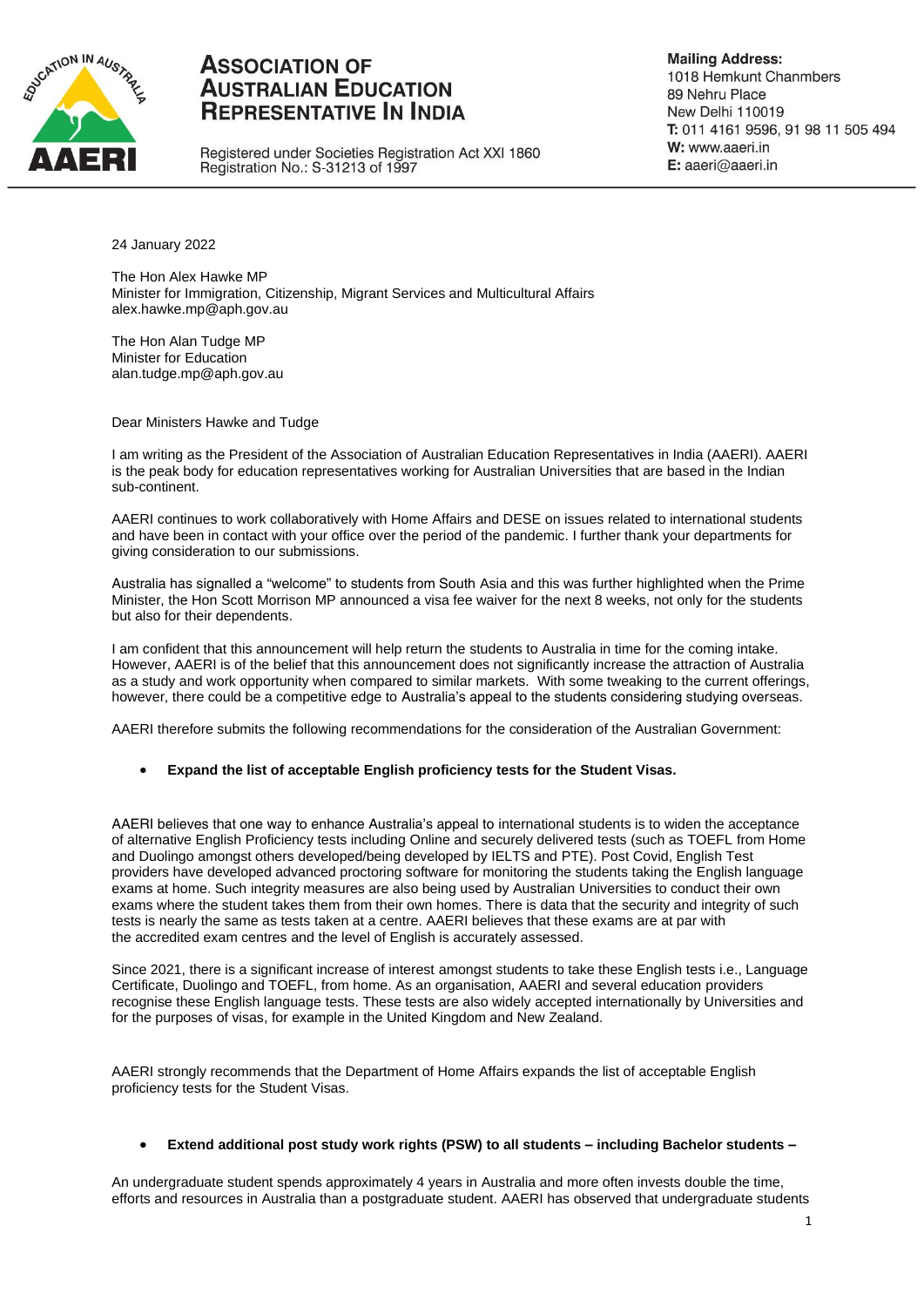

# **ASSOCIATION OF AUSTRALIAN EDUCATION REPRESENTATIVE IN INDIA**

Registered under Societies Registration Act XXI 1860 Registration No.: S-31213 of 1997

**Mailing Address:** 1018 Hemkunt Chanmbers 89 Nehru Place New Delhi 110019 T: 011 4161 9596, 91 98 11 505 494 W: www.aaeri.in E: aaeri@aaeri.in

are young, focused and provide a huge economic support to the Australian community at large.

Recently and to make Australia attract more international students, the PSW under Subclass 485 was extended by your office for Masters by Coursework students (permanently) and it also increased it for the vocational students (temporarily). Unfortunately, the PSW rights remained unchanged for students who studied a bachelor's degree. In coming years, AAERI expects a 50% rise in the UG student market coming to Australia from the Indian sub-continent.

AAERI therefore recommends those who complete a bachelors using a pathway should be offered similar PSW rights which are currently offered to the Master's level students. Both (UG & Masters) are in undertaken in the higher education sector and they have the skills that need to be used in the workplace.

### **Make the Genuine Temporary Entrant (GTE) Criterion more objective**

It is true that all education agents seek to recruit GTE students. It is the experience of the AAERI members that the GTE requirements are subjective, and the test applied varies from one Education provider to another Education provider. As there is no consistency in the GTE requirements, large numbers students and their families are often confused and decide to drop the plan to study in Australia. For example, some Universities feel that visas application for married students or if the student has altered his course direction after Bachelors or if there is a gap in education for even 1-2 years for whatsoever reason, the Home Affairs is likely to refuse the visa and thus they avoid entertaining such student applications. Any refusal of visa goes against the University's risk assessment level. AAERI has also found discrepancies between specific fund requirements and its form; account balance maintenance period and so on.

In these challenging times, AAERI recommends that there needs to be specific GTE requirements so that the communication with the student and their families is consistent and transparent. AAERI recommends clear and transparent GTE requirements so that the process is smooth. This will help reduce visa refusals and quicken the processing. It will also reduce erroneous visa outcomes.

#### **Encourage more auto-grants**

AAERI is aware that Home Affairs uses algorithms and technology to make quick decisions on applications which is encouraging. AAERI believes that there are specific parameters for auto grants and AAERI strongly recommends that visas are more readily granted on an auto grant basis. One such trigger for the autogrants was the ability to undertake the health examination in advance of the visa lodgement and this resulted in the outcome of the checks to be available at the time of visa lodgement. This used to be the practice but for some unknown reason, the ability to undertake the health checks in advance has been disabled.

The intent is not only faster visa processing but also encouraging high quality students to opt Australia as a study destination. This, along with an objective GTE, will go a long way in improving the current processes.

### **Students travelling with spouses**

It is cultural fact and tradition that Indians often get married early. AAERI believes and recommends that married students should not be considered negatively at this time when Australia is in shortage of workers. In some ways this could be considered a discriminatory practice. We would encourage the Australian Government to consider the merits of married students being encouraged to travel with their spouse and their visa application being treated on par with other students.

AAERI remains grateful to both the Department of Home Affairs and Education, Skills and Employment for the continuing dialogue over many years.

We value the support that you provide us and thank you for your attention to the issues that AAERI have raised.